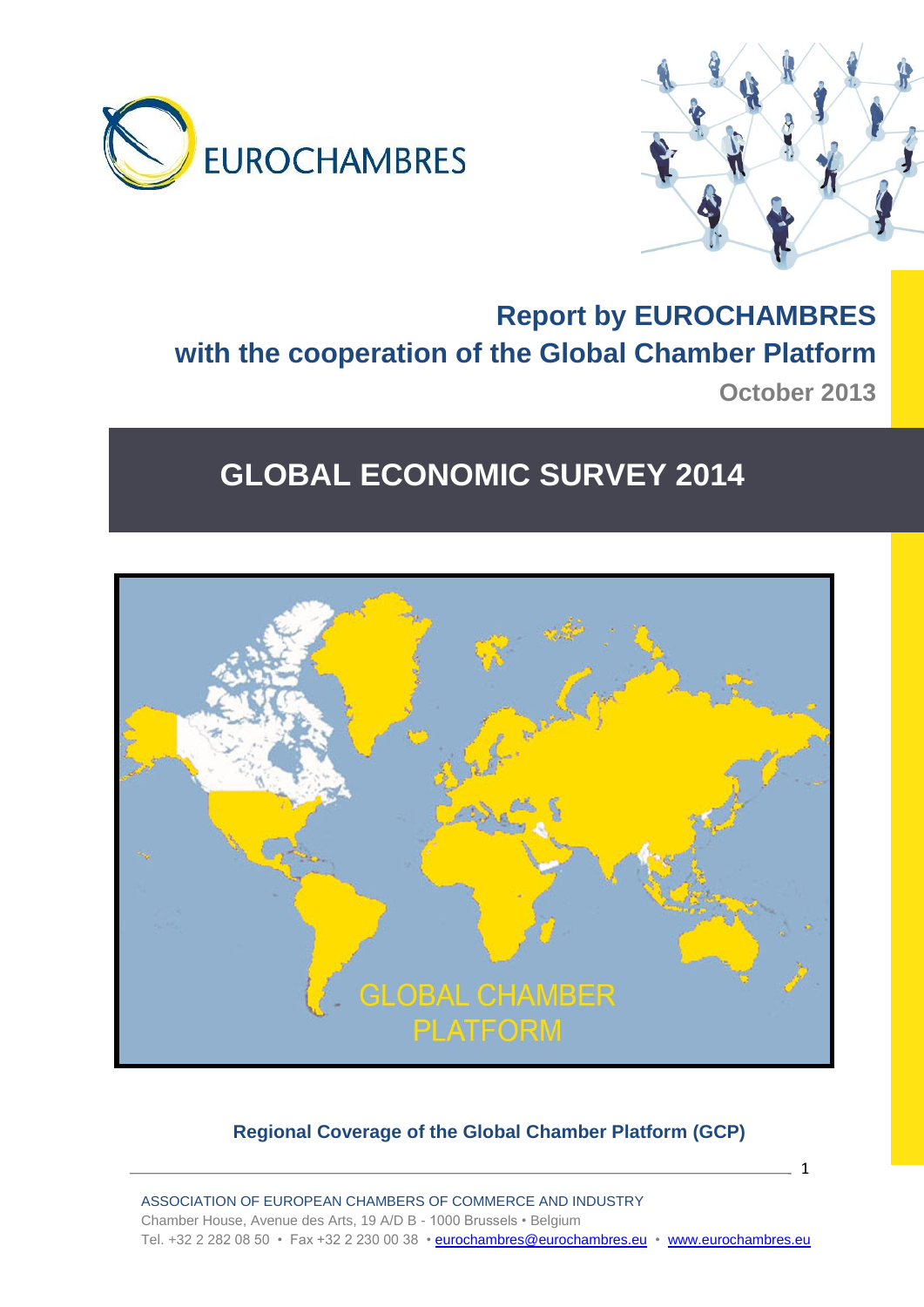The Global Economic Survey 2014 was conducted during the months of September and October 2013 among Members of the Global Chamber Platform. The report was reviewed and adopted during the annual GCP gathering on 15 October 2013 in Istanbul, Turkey. The Survey intends to gather a qualitative assessment from GCP Members on global economic developments, trade policy and other key policy challenges.

The Global Chamber Platform (GCP) brings together the 16 major national and transnational Chamber organisations from the four corners of the globe. Its key objective is to facilitate trade and market access internationally as well as developing coherent and innovative answers to the challenges of globalisation and that the shift in global economic realities brings about for all players involved.

The twelve Members that responded to the 2014 Global Economic Survey were:

- Association of **Mediterranean Chambers of Commerce and Industry** (ASCAME)
- Associación Industrial **Latino-Americana** (AILA)
- **China** Council for the Promotion of International Trade (CCPIT)
- Economic Cooperation Organization Chamber of Commerce and Industry (ECO-CCI) – **Middle East, Central Asia**
- **Iran** Chamber of Commerce, Industry and Mines (ICCIM)
- **US** Chamber of Commerce
- Association of **European** Chambers of Commerce and Industry (EUROCHAMBRES)
- Chamber of Commerce and Industry of the **Russian Federation**
- **South Asian** Association for Regional Cooperation CCI (SAARC CCI)
- Confederation of **Asia-Pacific** Chambers of Commerce (CACCI)
- The **Caribbean** Association of Chambers of Industry and Commerce (CAIC)

Additionally, contributions were made from

- the **Australian** Chamber of Commerce and Industry (ACCI)
- Union of Chambers and Commodity Exchanges of **Turkey** (TOBB)

The present paper shows the main results and the analysis to the ten questions asked. The full results are included as an Annex to this paper.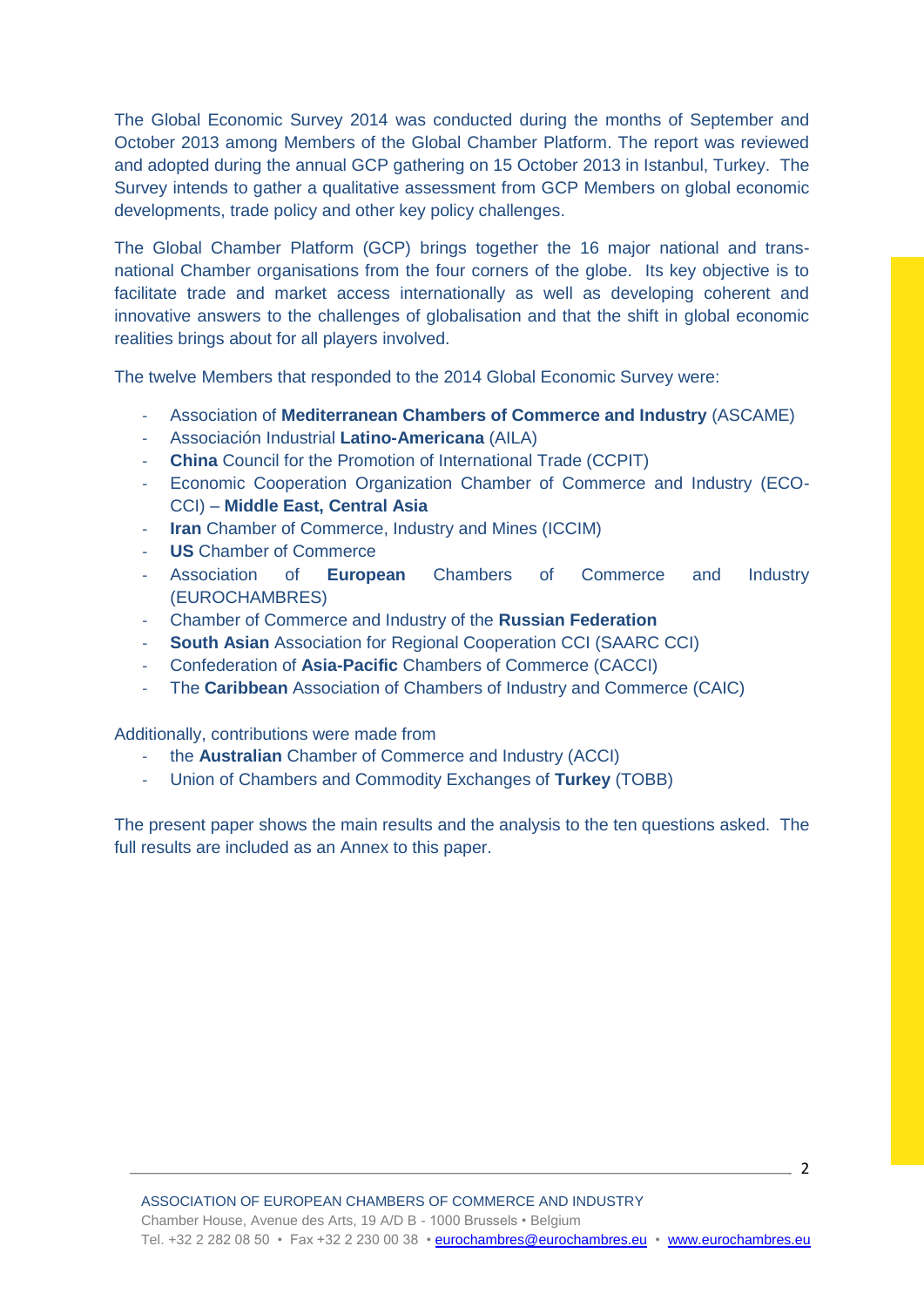## **1) Expectations for real Gross Domestic Product (GDP) growth in their respective regions for 2014, compared to the World Bank´s forecast.**

GCP Members were asked about their expectations for regional GDP growth rates for 2014, compared against World Bank forecasts.

## **Overall Analysis:**

| What are your expectations for real Gross Domestic Product (GDP) growth in your region for 2014<br>compared to the following statistics from the World Bank <sup>1</sup> ? |                                 |      |                                    |  |  |
|----------------------------------------------------------------------------------------------------------------------------------------------------------------------------|---------------------------------|------|------------------------------------|--|--|
| <b>National or Regional Chamber</b>                                                                                                                                        | <b>Region/Country</b>           |      | <b>Estimate % GDP Expectations</b> |  |  |
| Australian Chamber of Commerce and Industry (ACCI)                                                                                                                         | East Asia and the Pacific       | 7.0% | Less optimistic                    |  |  |
| Caribbean Association of Industry and Commerce (CAIC)                                                                                                                      | Latin America and the Caribbean | 1.5% | Less optimistic                    |  |  |
| China Council for the Promotion of International Trade (CCPIT)                                                                                                             | China                           | 7.0% | Less optimistic                    |  |  |
| Confederation of Asia-Pacific Chambers of Commerce and Industry (CACCI)                                                                                                    | East Asia and the Pacific       | 4.5% | Less optimistic                    |  |  |
| Economic Cooperation Organization Chamber of Commerce and Industry (ECO-<br>CCI); Middle East, Central Asia Iran Chamber of Commerce, Industry and Mines                   | Middle East and North Africa    | 3.0% | Less optimistic                    |  |  |
| Union of Chambers and Commodity Exchanges of Turkey (TOBB)                                                                                                                 | <b>Turkey</b>                   | 4.0% | Less optimistic                    |  |  |
| <b>US Chamber of Commerce</b>                                                                                                                                              | <b>United States</b>            | 2.6% | Less optimistic                    |  |  |
| Association of Mediterranean Chambers of Commerce and Industry (ASCAME)                                                                                                    | Middle East and North Africa    | 3.5% | Identical                          |  |  |
| Associación Industrial Latino-Americana (AILA)                                                                                                                             | Latin America and the Caribbean | 3.8% | Identical                          |  |  |
| Association of European Chambers of Commerce and Industry (EUROCHAMBRES)                                                                                                   | Euro Area                       | 0.9% | Identical                          |  |  |
| Chamber of Commerce and Industry of the Russian Federation                                                                                                                 | <b>Russia</b>                   | 3.6% | Identical                          |  |  |
| South Asian Association for Regional Cooperation CCI (SAARC CCI)                                                                                                           | South Asia                      | 5.5% | Identical                          |  |  |

The analysis of the answers **shows a more pessimistic picture** than what has been forecasted by the World Bank, with overall growth levels being not as robust as predicted. Seven Members expecting their GDP growth rates for 2014 to be lower, namely CACCI, ACCI, CCPIT and ECO-CCI/Iran Chamber, US Chamber of Commerce, CAIC, and TOBB. Four Members expecting their growth rates to be identical to those predicted (the Chambers of Commerce and Industry of the Russian Federation, SAARC CCI, AILA, and EUROCHAMBRES).

The judgement by the GCP seems to be in line with the most recent conclusions from the APEC Summit on the global economy (8 October), where leaders have warned against a further economic downturn, pointing to a less balanced and weak growth for the year to come, as many economies are experiencing noteworthy downturns in their growth levels, with some economies even experiencing important recessions.

Inherent risks for the global economy seem to be in the financial system and in the increasing use of trade restrictive measures that negatively impact the global trade and investment climate and access to markets.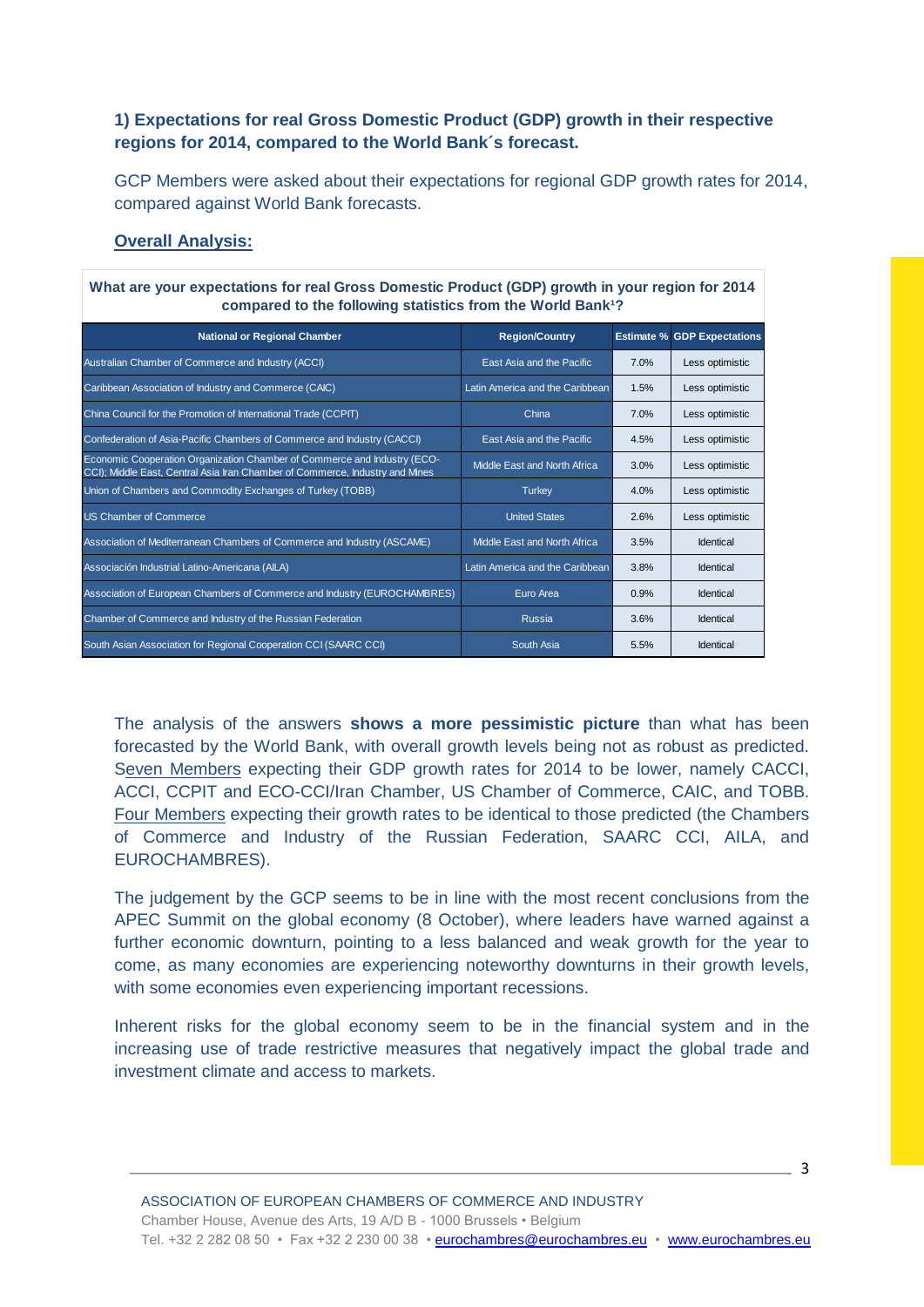Therefore there seems to be a clear underlying need to improve the trade and investment climate, by decreasing trade restrictive measures, and engage in structural reforms, that will boost global growth, for the benefit of all the world's economies.

Taking a regional perspective, one can observe the following:

## **East Asia and the Pacific (World Bank estimate: 7,5% )**

For East Asia and the Pacific, both ACCI and CACCI have predicted lower GDP growth rates for 2014. However, while ACCI predicted a growth rate of 7% for 2014, CACCI predicted only 4,5% GDP growth for next year. This seems to indicate that after leading the rebound after financial crisis from 2007-2012, the East Asia and Pacific region now seem to be moving on a path of slower, yet solid economic growth for the next year.

## **Peoples Republic of China ( World Bank estimate: 8%)**

While China forms part of the East Asia and Pacific region, CCPIT has been asked to give its prediction for China alone, due to its significant economic weight as the world's second largest economy. In this context it is noteworthy to highlight the fact that CCPIT is forecasting an important deviation from the June WB predictions, expecting China´s GDP growth rate to drop by 1 percentage point for the upcoming year. In accordance with their signalled main global challenges, this might be due to rising global protectionism and lack of access to important foreign markets and to inherent risks remaining in the financial system impacting negatively growth expectations.

## **United States of America (World Bank estimate 2,8% )**

The US Chamber forecast in only slightly below the WB estimate (0.2 points),. Overall therefore solid growth is expected for the US economy, although cuts in government spending, and excessive public debt across the major economies might have impacted the slightly negative forecast.

## **Europe/Euro Area: (World Bank estimate: 0.9% )**

For Europe and more precisely the Euro area, EUROCHAMBRES is forecasting the same GDP growth for 2014 as the World Bank. While the big majority of forecasts by EUROCHAMBRES' Members were identical to the World Bank, some were even more optimistic, hinting at the fact that confidence among Members to see an end to the Euro crisis seems to be increasing. However, overall growth at 0.9% remains rather low, due to remaining economic factors such as low demand, financial market fragmentation and the effects of fiscal consolidation.

## **Republic of Turkey: (World Bank Estimate: 4.5%)**

The less optimistic prediction by TOBB in comparison to the WB might be linked to overall uncertain global economic environment and continued weak growth and consumer demand in Turkey's largest export market: the European Union.

 $\sim$  4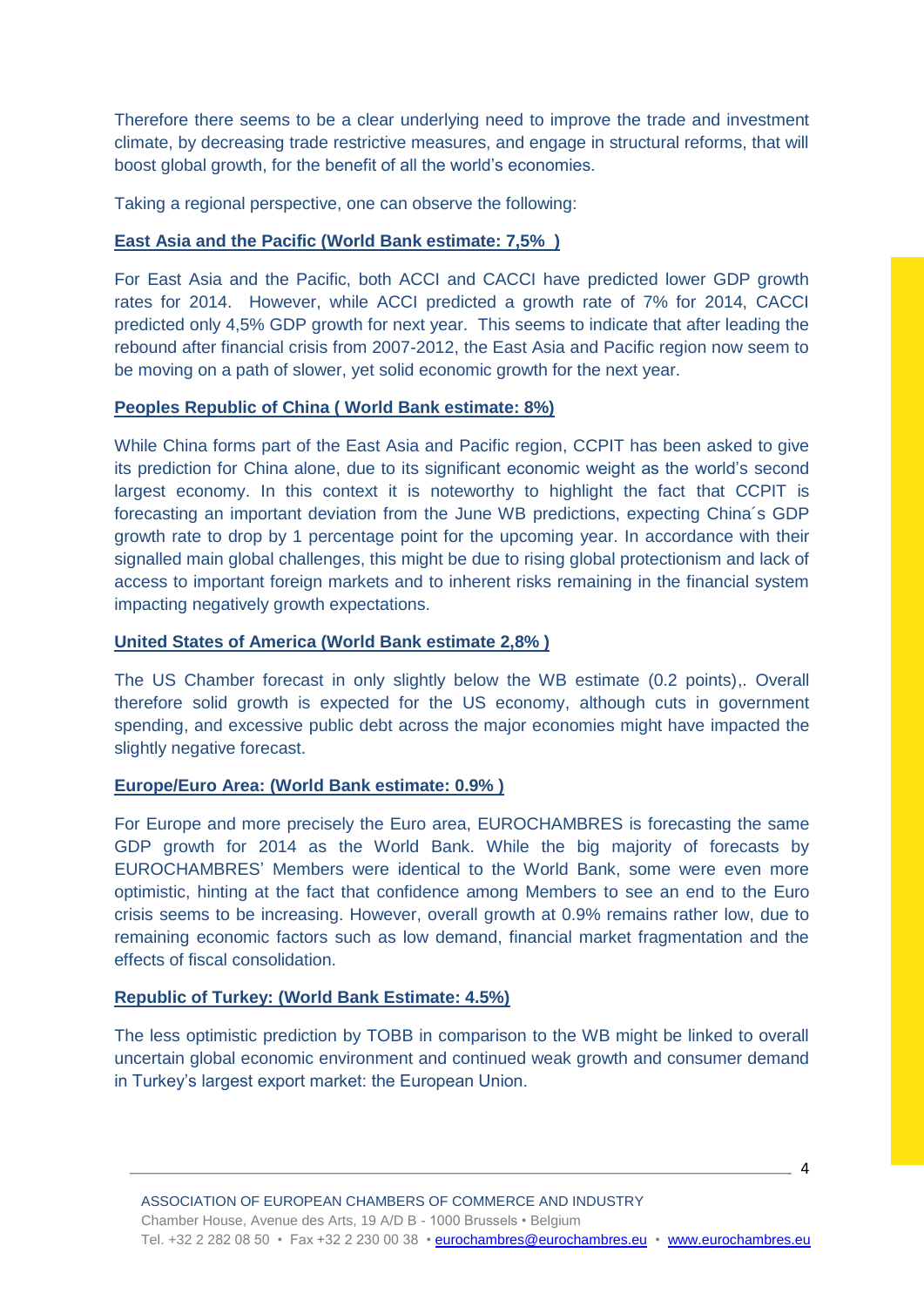## **Russia (World Bank estimate: 3.5%)**

The Chambers of Commerce and Industry of the Russian Federation predict the same GDP growth as the World Bank. With 3.5% GDP growth, Russia seems to be on a good path to stable economic growth after growth rates of 3,4% in 2012 and an estimate of only 2,4 % for this year.

## **Middle East and North Africa (World Bank estimate: 3.5%)**

The Economic Cooperation Organization Chamber of Commerce and Industry / Iran Chamber for Commerce, Industry and Mines, predicts a GDP growth rate that is 0,5 percentage points lower than that of the World Bank. As hinted in their responses to other questions in the survey, this might be due to recent developments in the region, such as the Syria crisis and the regime change in Egypt, which may not only have an impact on the economy of these countries, but also on the entire region.

## **South Asia (World Bank estimate: 6%)**

The South Asian Association for Regional Cooperation CCI has predicted the same GDP growth for 2014 as the World Bank. A 6% GDP growth rate confirms the high economic potential of the region in the upcoming year.

#### **Latin America and the Caribbean (World Bank estimate: 3.9%)**

The Association Industrial Latino-Americana (AILA) in predicting identical growth rates to the World Bank, at 3.9% which is in the range of what AILA had already forecasted for 2013, namely GDP growth rates of 4.0%. However the Caribbean Association of Chambers of Commerce and Industry (CAIC) predicted much lower growth rates for their region in the upcoming year, of only 1.5 percentage points. .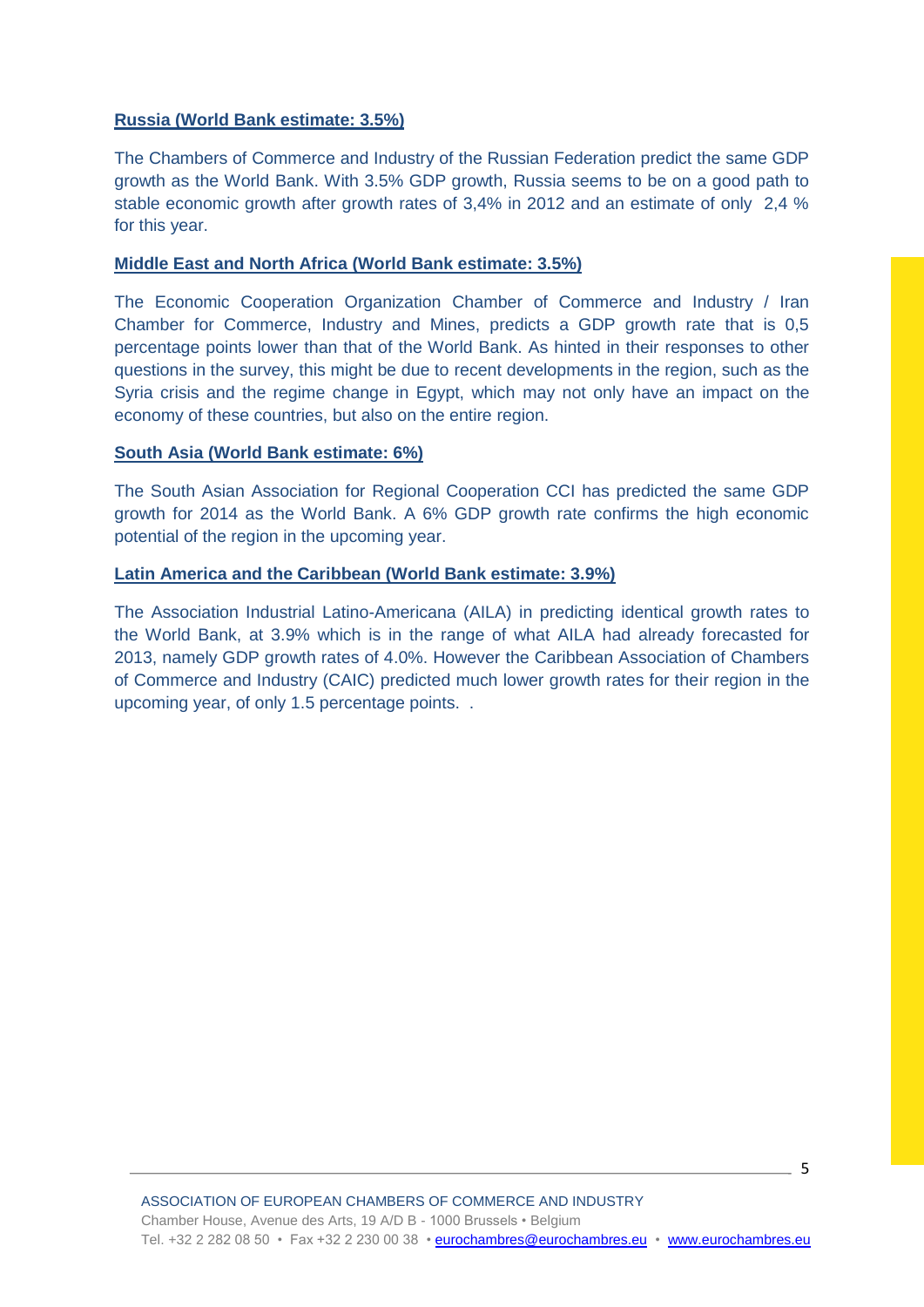## **2) GCP Members were asked about their opinion regarding levels of business confidence in their country/region for 2014.**

GCP Members could choose between expecting favourable, constant or unfavourable business confidence for their country/region for the following year.

## **In comparison to the current economic situation in your country, do you expect levels of business confidence in 2014 to be:**

| <b>National or Regional Chamber</b>                                                                                                                                  | <b>Region/Country</b>           | <b>Business Confidence 2014</b> |
|----------------------------------------------------------------------------------------------------------------------------------------------------------------------|---------------------------------|---------------------------------|
| <b>US Chamber of Commerce</b>                                                                                                                                        | <b>United States</b>            | Favorable                       |
| Confederation of Asia-Pacific Chambers of Commerce (CACCI)                                                                                                           | East Asia and the Pacific       | Favorable                       |
| South Asian Association for Regional Cooperation CCI (SAARC CCI)                                                                                                     | South Asia                      | Favorable                       |
| Economic Cooperation Organization Chamber of Commerce and Industry<br>(ECO-CCI) - Middle East, Central Asia; Iran Chamber of Commerce, Industry<br>and Mines (ICCIM) | Middle East and North Africa    | Favorable                       |
| Australian Chamber of Commerce and Industry (ACCI)                                                                                                                   | East Asia and the Pacific       | Favorable                       |
| Union of Chambers and Commodity Exchanges of Turkey (TOBB)                                                                                                           | <b>Turkey</b>                   | Favorable                       |
| Association of Mediterranean Chambers of Commerce and Industry (ASCAME)                                                                                              | Middle East and North Africa    | Favorable                       |
| Caribbean Association of Chambers of Industry and Commerce (CAIC)                                                                                                    | Latin America and the Caribbean | <b>Remain Constant</b>          |
| Chamber of Commerce and Industry of the Russian Federation                                                                                                           | <b>Russia</b>                   | <b>Remain Constant</b>          |
| China Council for the Promotion of International Trade (CCPIT)                                                                                                       | China                           | <b>Remain Constant</b>          |
| Association of European Chambers of Commerce and Industry (EUROCHAMBI                                                                                                | Euro Zone                       | <b>Remain Constant</b>          |
| Associación Industrial Latino-Americana (AILA)                                                                                                                       | Latin America and the Caribbean | <b>Remain Constant</b>          |

It is interesting to note that despite the more gloomy forecasts for GDP growth (compared to WB figures), GCP members are moderately positive about the business confidence in their regions. 7 members report "favourable" confidence; 5 expect the same level of confidence, and no GCP members expect confidence to deteriorate.

Across the ball therefore, GCP members seem to be "carefully optimistic" about economic prospects in their region.

## **3) GCP Members were asked to predict global levels of foreign direct investment in 2014, compared to current available figures and trends:**

Most GCP Members predict an **increase in levels of foreign direct investment for 2014.**  In today's world through global value chains, investment is a key engine for global trade and promotes productivity, economic growth, and development. The answers by the GCP are therefore an encouraging signal, as higher levels of FDI reflect long term confidence in economic growth and stability.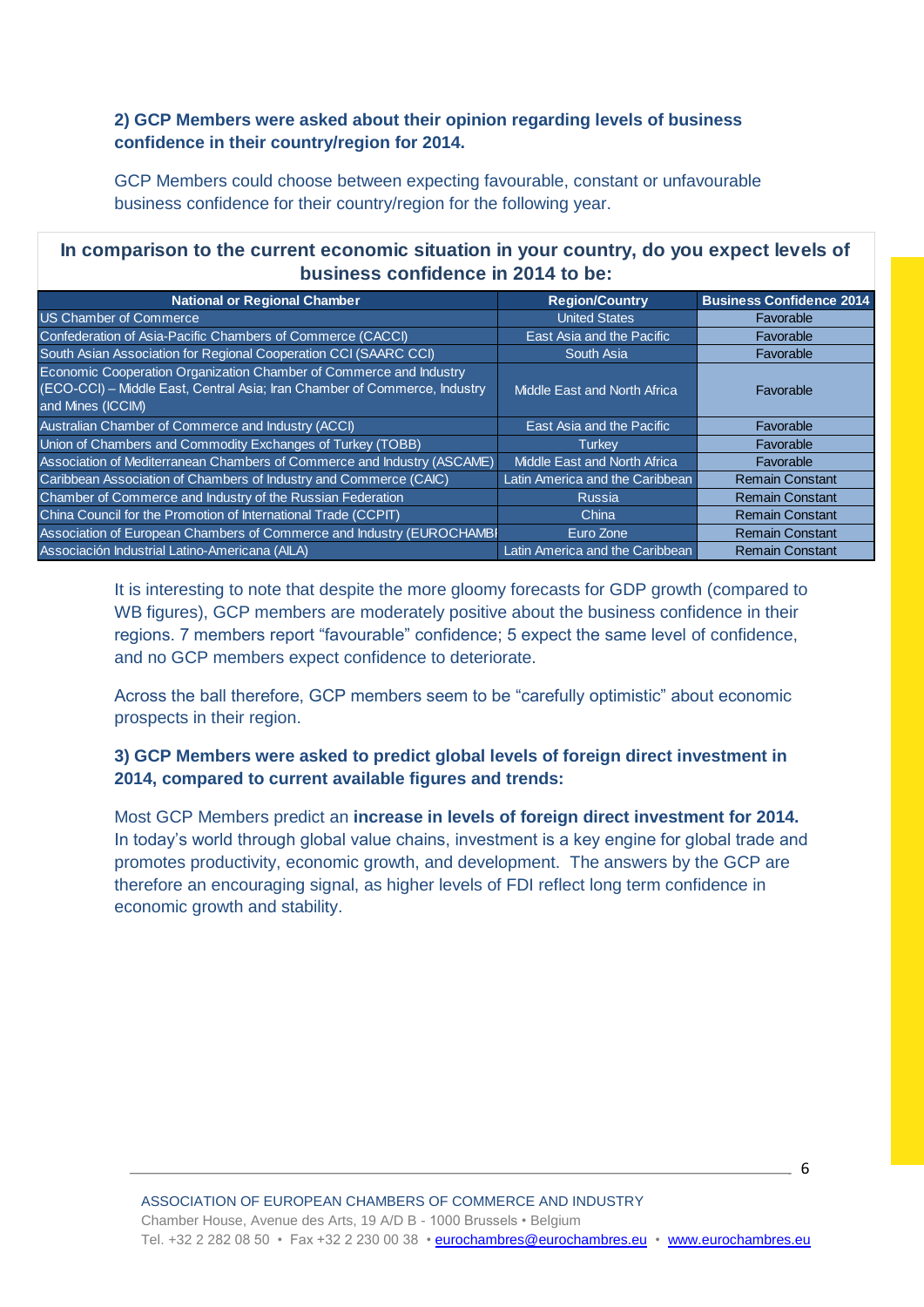## **Compared to relevant figures/trends available today, do you expect global levels of Foreign Direct Investment (FDI) in 2014 to:**

| <b>National or Regional Chamber</b>                                                                                                                               | <b>Region/Country</b>               | Global FDI 2014        |
|-------------------------------------------------------------------------------------------------------------------------------------------------------------------|-------------------------------------|------------------------|
| <b>US Chamber of Commerce</b>                                                                                                                                     | <b>United States</b>                | <b>Increase</b>        |
| Confederation of Asia-Pacific Chambers of Commerce (CACCI)                                                                                                        | East Asia and the Pacific           | <b>Increase</b>        |
| South Asian Association for Regional Cooperation CCI (SAARC CCI)                                                                                                  | South Asia                          | <b>Increase</b>        |
| Economic Cooperation Organization Chamber of Commerce and Industry (ECO-CCI)<br>- Middle East, Central Asia; Iran Chamber of Commerce, Industry and Mines (ICCIM) | <b>Middle East and North Africa</b> | <b>Increase</b>        |
| Union of Chambers and Commodity Exchanges of Turkey (TOBB)                                                                                                        | Turkey                              | <b>Increase</b>        |
| Association of Mediterranean Chambers of Commerce and Industry (ASCAME)                                                                                           | Middle East and North Africa        | <b>Increase</b>        |
| Chamber of Commerce and Industry of the Russian Federation                                                                                                        | <b>Russia</b>                       | <b>Remain Constant</b> |
| China Council for the Promotion of International Trade (CCPIT)                                                                                                    | China                               | <b>Remain Constant</b> |
| Association of European Chambers of Commerce and Industry (EUROCHAMBRES)                                                                                          | Euro Zone                           | <b>Remain Constant</b> |
| Caribbean Association of Chambers of Industry and Commerce (CAIC)                                                                                                 | Latin America and the Caribbean     | Decrease               |
| Australian Chamber of Commerce and Industry (ACCI)                                                                                                                | East Asia and the Pacific           | Decrease               |
| Associación Industrial Latino-Americana (AILA)                                                                                                                    | Latin America and the Caribbean     | Decrease               |

3 GCP Members expect global FDI levels to remain constant (EUROCHAMBRES, the Chamber of Commerce and Industry of the Russian Federation and CCPIT), while 3 other GCP Members predicted a decrease in global FDI levels, notably both GCP Members from Latin America and the Caribbean, and ACCI.

## **Question 4: GCP Members were asked to indicate the most important challenges for the Global Economy:**

GCP Members identified two main challenges for the global economy: the health of the financial system, and protectionism/insufficient access to foreign markets.

By identifying the health of the financial system as the main challenge, it becomes clear by their response, that the GCP Members, despite the evolving nature of the global financial system in response to the effects of the global financial crisis, still see a need for a more complete global financial regulatory architecture. It could also point to the fact that those regulatory efforts undertaken at national, regional or even international level could be furhter brought into line, given the global nature of the challenges. Therefore innovative solutions are required by both governments and the private sector to mitigate the risks in today's financial system.

With regards to second most important identified challenge, protectionism/ insufficient access to foreign markets, the GCP survey seems to confirm latest trends identified in the reports of the WTO and other international bodies of increasing trade restiveness**.**

In this regard, former WTO Director General Pascal Lamy, in his report on G-20 trade measures issued on 17 June 2013, found that more than 100 trade-restrictive measures were implemented in the last 7 months preceding the publication. This is yet another sign, that despite previous G20 pledges, trade restrictiveness is on the rise, making more concerted international efforts necessary to reverse that trend.

The third challenge to the Global Economy is excessive public debt, largely accumulated particularly in the developed world in response to the debt crisis by banks. The fourth challenge however, is seen by some as remedy to excessive public debt, namely cuts in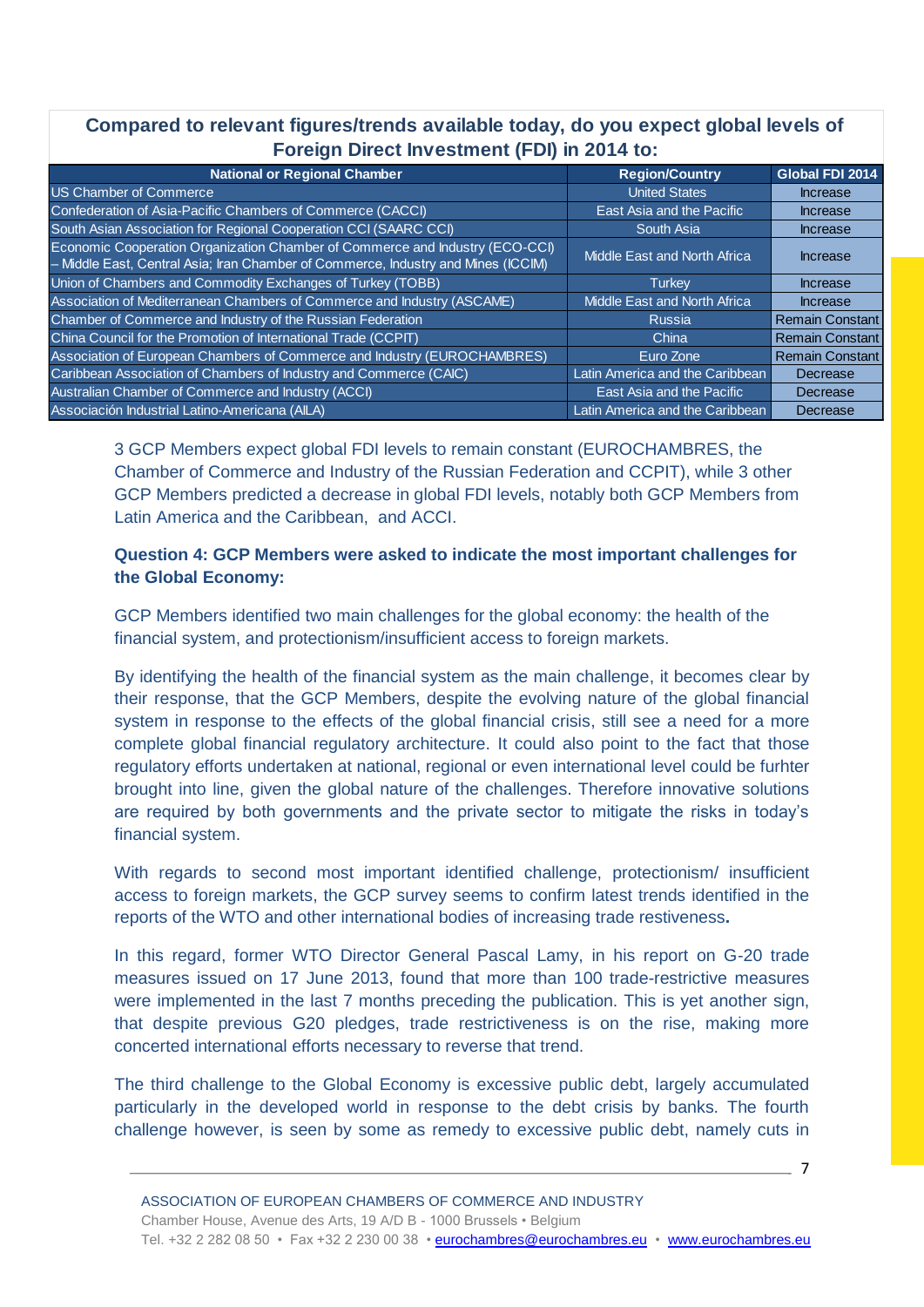public spending/austerity programmes. However the many Members of the GCP see this as a challenge to growth, hinting to the on-going discussion whether cuts in public spending is the right remedy to return to stable finance in times of slow economic growth.

The fourth and fifth challenge identified by the GCP can be seen as closely interrelated: the risk of asset price bubbles and the effects of expansive monetary policy. Both combined seem to indicate that with world-wide interest rates being (in some regions) at an all-time low, investors seek alternative means for lucrative profits for their investments. These investments paired with easy borrowing conditions by banks due to low interest rates, may lead to dangerous asset price bubbles in areas such as real estate, or others that could pose further risks to the global economy. While expansive monetary policy can create much needed economic stimulus in challenging economic times, its effects need to be closely watched so as to counteract unwanted consequences for the global economy.

The least important challenges to the GCP for the next year, were the risk of inflation/deflation and high commodity prices.



• In addition to the predetermined options, GCP Members could indicate other challenges for the global economy.

In this context, the US Chamber signalled as a challenge the long-term budget reform focused on entitlements spending. The Caribbean Association of Chambers of Industry and Commerce (CAIC), highlighted for their part the poor entrepreneurial support and development as a challenge.

The Economic Cooperation Organization Chamber of Commerce and Industry (ECO-CCI) / Iran Chamber of Commerce, Industry and Mines (ICCIM) highlighted unstable economic factors including political factors as a challenge for the global economy in the upcoming year. While the South Asian Association for Regional Cooperation CCI (SAARC CCI), stressed that the rise in inflation may increase poverty, and thus equally operating as a challenge to the world economy.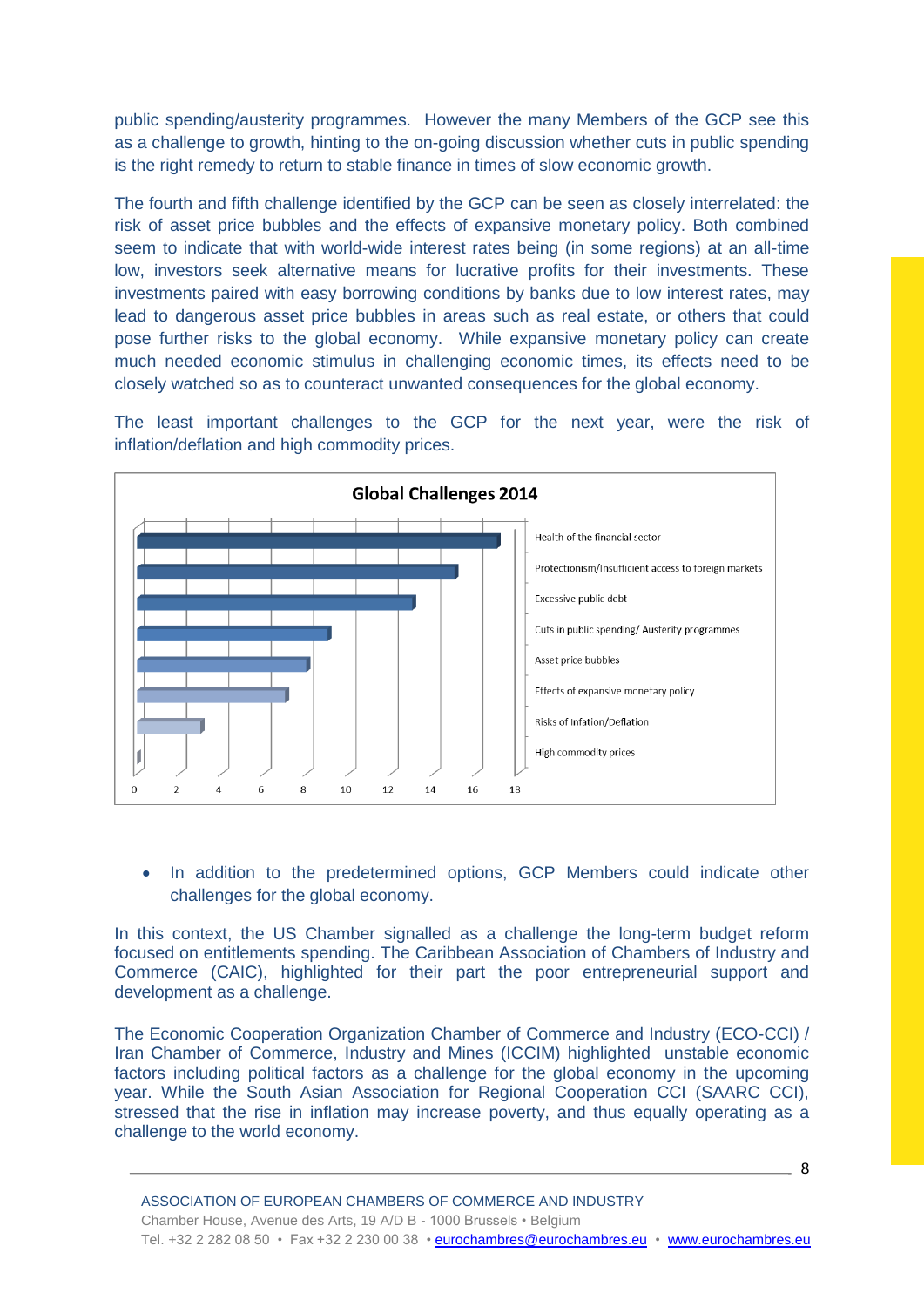## **5) GCP Members were asked to rank a different number of policy options to address the challenges for the global economy in 2014.**

In view of the identified challenges for the global economy in 2014, it comes as no particular surprise that the first option ranked by GCP Members to spur economic growth and overcome the challenges for global economy in 2014 is: to enable improved mutual market access and protection for goods, services and investment on a multilateral and/or regional/bilateral level.

With trade restrictions on the rise globally and the multilateral trade agenda not producing the expected results for business, it is a key message from the GCP, that the global economy needs more trade and investment, and business friendly conditions that will enable this. Promoting more trade and investment is also a founding principle of the GCP, and the close collaboration of Chambers of Commerce and Industry on this topic are more needed than ever. This becomes ever more important as the GCP with its inherent international focus, is an optimal platform to push for international trade and investment liberalization in an age where bilateral or regional FTA are proliferating as never before.

The second option that can best address the economic challenges in the upcoming year, is the implementation of competitiveness enhancing reforms. While there are several options that can help spur economic growth, e.g. through monetary policy or increased trade and investment liberalization, the implementation of competiveness enhancing reforms in each economy remains an essential part towards sustainable growth.

The third and fourth options ranked by GCP Members, are stricter financial market regulation, and the consolidation of public finances. For its part, stricter financial regulation is a direct response to one of the prime identified economic challenges by the GCP in the question above. In this context, it must be borne in mind that financial risks are spread on global scale, no country or region is immune from the activities in other regions. Hence more concerted efforts to table initiatives seeking more coherence on the international stage to regulate financial markets, should be tabled by the international business community, through relevant fora such as the GCP.

Achieving an average ranking among Members of the Global Chamber Platform (GCP), were the policy options: stimulate local consumption, implement a voluntary/binding governance system, and more spending/recovery programmes by governments, ranked in this order.

The least preferred policy options to address challenges in the global economy were: most cost-efficient support to renewable energy and increased intervention by central banks.

9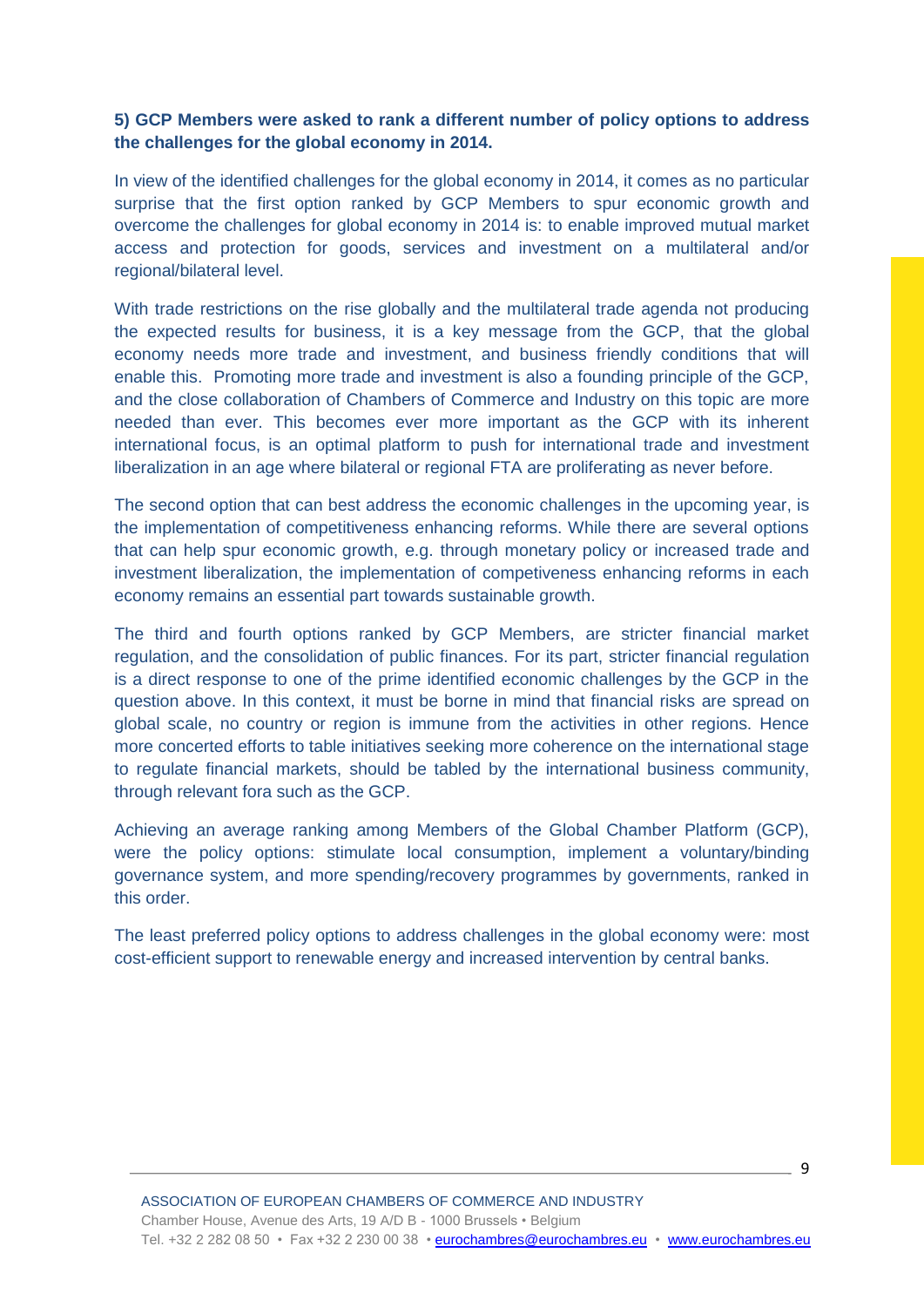

• In addition to the predetermined options, GCP Members could also here indicate other options that could help address global economic challenges.

The US Chamber stressed the need for better financial markets regulation (which may not always be "stricter"). Additionally, smarter fiscal spending, rather than just more spending, and expressing caution on the use of subsidies.

The South Asian Association for Regional Cooperation CCI (SAARC CCI) highlighted additionally the need for fiscal incentives to address inflation in addition to tight monetary policy.

## **6) GCP Members were asked to prioritize different policy options that in their view should be undertaken in Europe to increase Europe's competitiveness and financial stability.**

As a strong and stable Europe is crucial for sustainable growth of the world economy, it is important to gather the views of the GCP in terms of prioritization of different policy options that could achieve that goal.

The number one priority, for the GCP is for EU Member States to engage in structural, reforms. This corresponds in terms of level of importance, to what Europe responded on this question, and underlines that competitiveness cannot only be enhanced at European level, or through monetary policy. With particularly ECB interventions having bought more time for all policy makers involved, it appears clear from the answers, that the bulk of the work that remains to be undertaken lies in structural reform at national level. Key structural reforms that are able to generate more productivity, more investment, and increase overall competitiveness levels are a key ingredient for more and sound economic growth in Europe.

The second priority for the GCP is to implement government programmes to reduce unemployment, especially targeting the youth. The GCP thus seem concerned over the high unemployment figures, especially among the youth, and the impact this could have on Europe's overall competitiveness and middle to long term prospects for sustainable growth.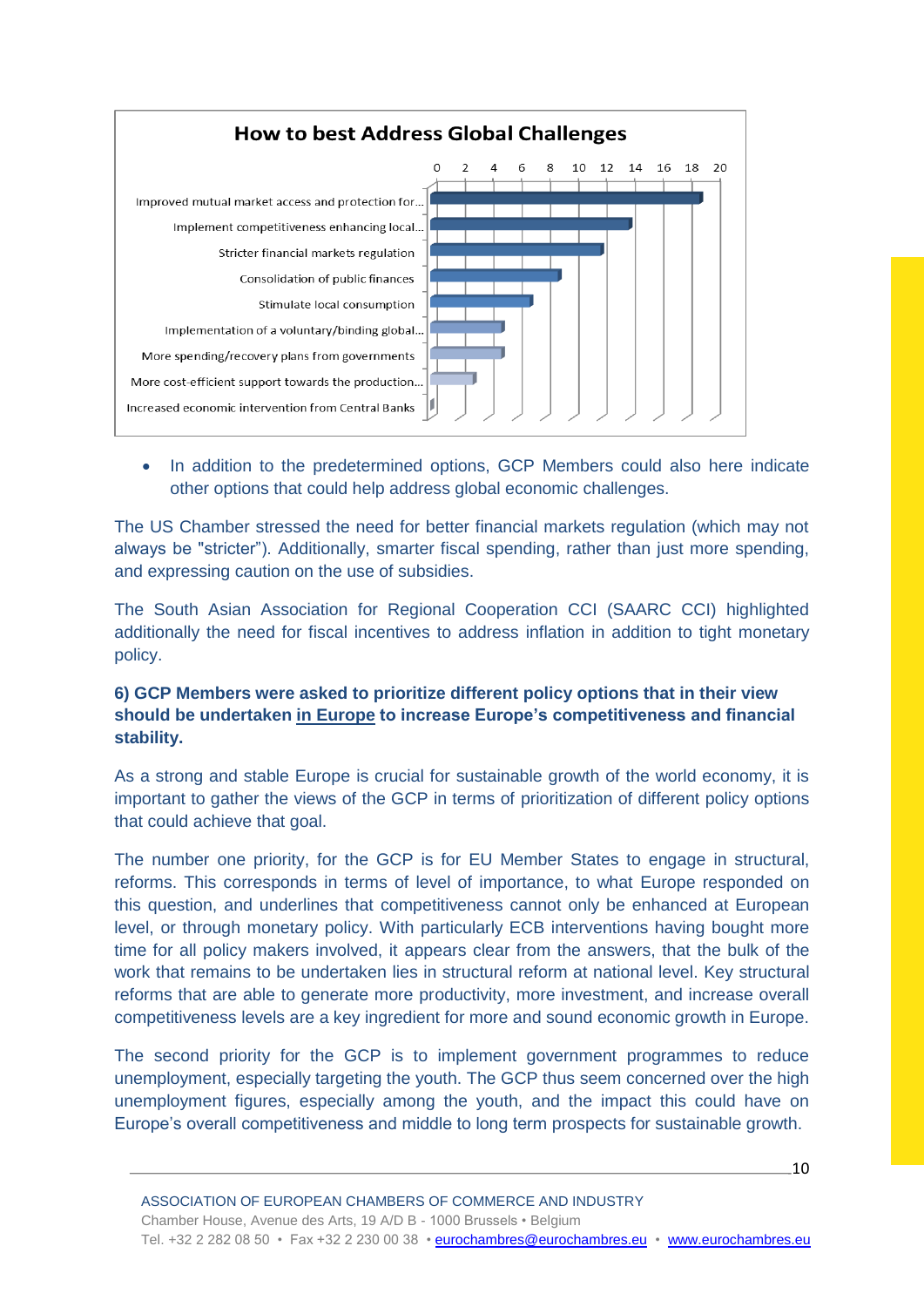Particularly qualified young people, are an important economic potential for Europe's economy that cannot be wasted for it to maximize Europe's economic output and competitiveness

The third priority for the GCP is establishing institutions and mechanisms that ensure an effective functioning of the banks in the EU, by for instance implementing an EU Banking Union and EU banking supervision and/or clarify conditions for the ESM (European Stability Mechanism) to undertake direct capital injections into banks. The underlying worry by the GCP thus seems to be to ensure sufficient banking recapitalization, so that bank failures do not jeopardize the stability of public finances in Europe, with potential negative consequences for the European Monetary Union. Much has been done already at European level on a government to government level to uphold the stability of the Euro, yet the response by GCP members shows that more efforts need to be deployed in terms of including banks in overall stability mechanism at least within the single currency zone.

Less importance was given to deepening the single market, government stimulus plans to spur economic growth, and to embark on a more expansive monetary policy by the European Central Bank (ECB) respectively. It is noteworthy in the context to highlight that more expansive monetary policy received the lowest degree in terms of priorities by the GCP.



• In addition to the predetermined options, GCP Members could indicate other options for this question:

The US Chamber highlighted in this context, that fiscal consolidation per se is less the issue than smarter government spending, focused more on investing in future growth rather than merely consumption. In their view, the ECB has done its job; thus the focus in Europe should now be on providing conditions which generate private sector growth.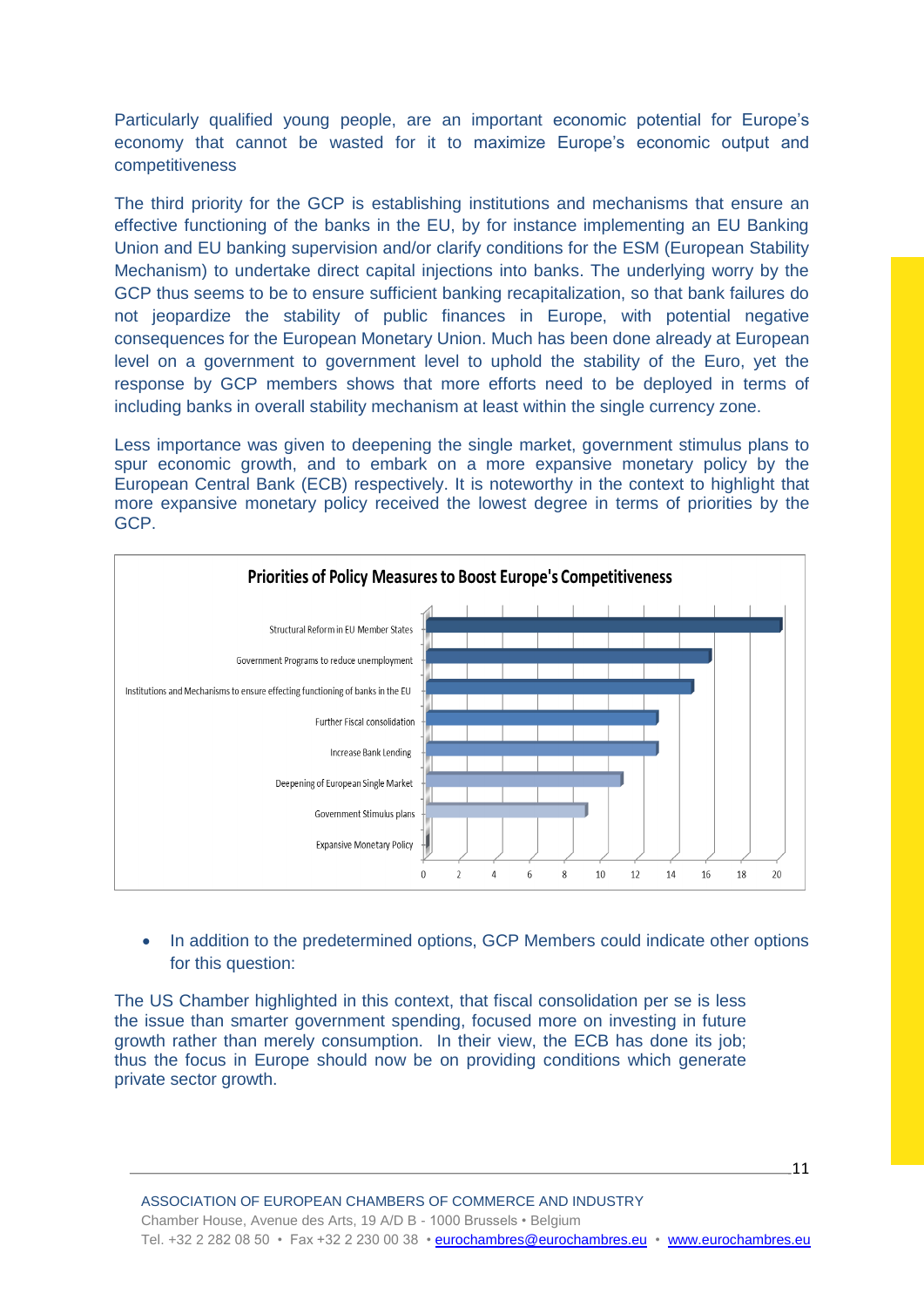The Caribbean Association of Chambers of Industry and Commerce (CAIC), on its side strives for engaging real trade exchange between the Caribbean and EU member states under the EPA

In this context, it is important to highlight what **Europe** sees as priority policy options.

As stated already, Europe sees the implementation of structural reforms in EU Member States as the number one priority, with while increase bank lending for SME's and government programs to reduce unemployment ranked second and third respectively. It is important to highlight that Europe does not give the same priority for the establishment of mechanisms that ensure the functioning of banks in the EU (ranked third by the GCP, while receiving a relatively low priority within Europe).

**7) GCP Members were asked to pass judgement on different statements in relation to the negotiations between the EU and the US on a Transatlantic Trade and Investment Partnership (TTIP)** 

The TTIP if concluded in an ambitious and comprehensive manner, could potentially have the biggest impact on world trade since the conclusion of the Uruguay rounds in 1994, hence GCP Members were asked about their opinion on the effects of this potential agreement on their respective economy.

GCP Members' responses to this question are mixed, in that some perceive positive consequences both for their own economies and also for the multilateral trading system, while other GCP Members perceive the contrary.

Taking a global perspective, GCP members perceive more negative consequences from the TTIP for their respective economies. Specifically, GCP members are concerned that TTIP will harm the multilateral trading system, as world trade could be increasingly split into different trading blocs, with possibly different levels of liberalization. In addition and more specifically relating to their own economies, they ranked third the statement that there will be increasing trade diversion to the transatlantic sphere, with negative consequences for other economies.

The flip side to this result is that, GCP Members ranked second the statement that the TTIP will increase transatlantic economic and trade potentials, thus also expecting positive spill-over effects for other economic regions, and ranked fourth the statement that the agreement will incentivize WTO Members to conclude Doha, therefore strengthening the multilateral trading system.

One possible conclusion form this is, that GCP Members strive for more international cohesion in trade policy and/or more multilateral action regarding trade liberalization, as the positive effects of trade liberalization are incremented if pursued on a global scale.

The South Asian Association for Regional Cooperation CCI (SAARC CCI) highlighted additionally, that the competitiveness of goods inflowing in the EU and US market from developing countries will remain a challenge for the envisaged intra EU-USA trade, as this may encourage trade under regional grouping instead of strengthening multilateral trading system.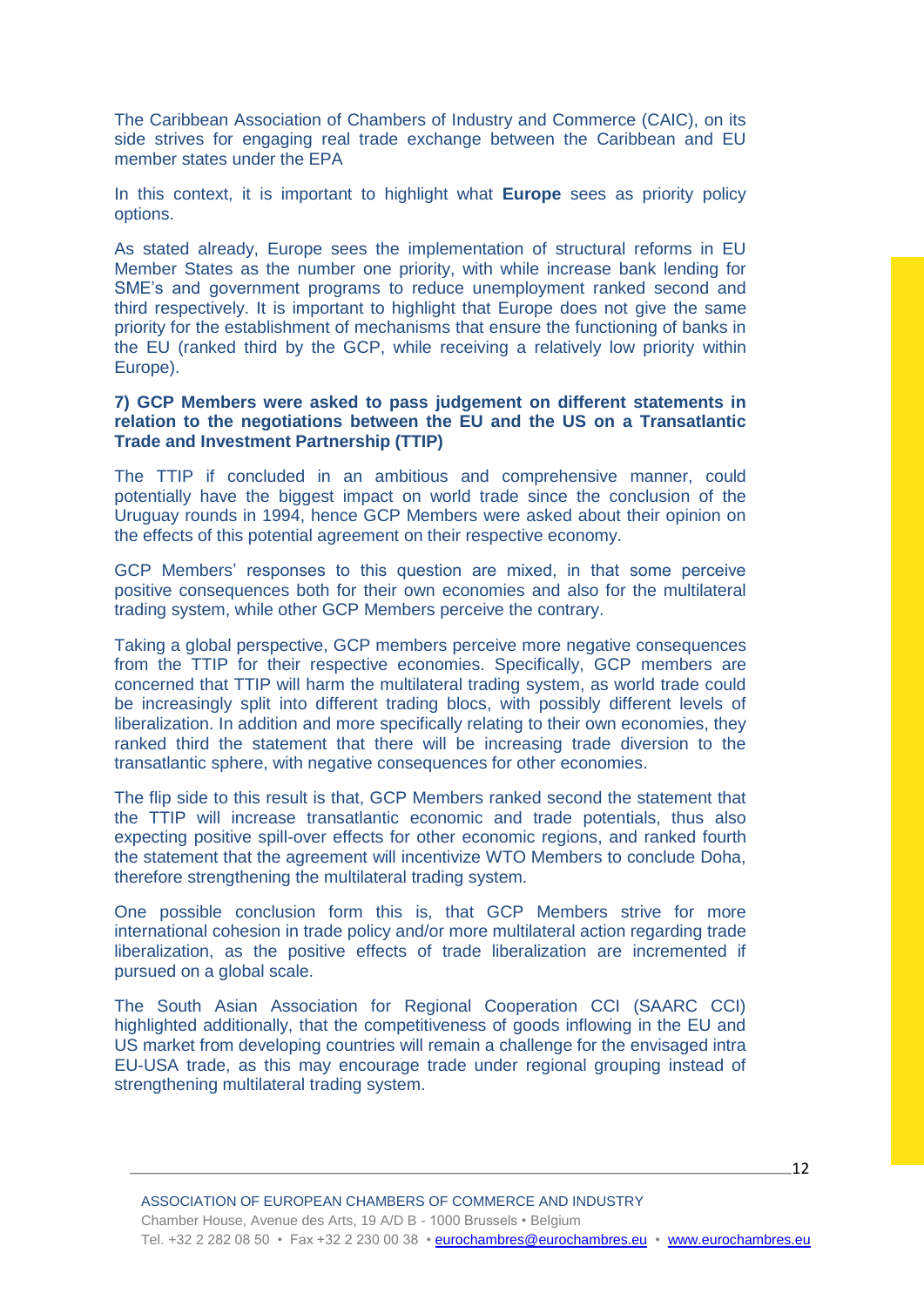

#### **8) GCP Members were asked to rank different policy options in relation to Trade Defence measures, so as to help avoid perceived tensions among trading partners**.

Overall GCP Members have a clear opinion that trade defence measure still remain necessary in today's economy to counter unfair trading practices. However some technical changes should be introduced to make them more suitable to today's business reality, and to increase the trust in the way they are handled by the authorities, so as to make sure they are used in a legitimate fashion, in accordance with multilateral trade rules.

This is illustrated by the fact that GCP Members ranked first the statement that instruments for countering unfair dumping and subsidies remains necessary, even though guarantees must be introduced to avoid abuse. Additional adjustment seem necessary as GCP members ranked second the statement calling for trade defence rules to be tightened or clarified, and third the statement that more transparency is needed to clarify the way in which trade defence proceedings are handled.

GCP Members attached a low importance to the statement that Trade Defence measures need to be resolved through dialogue and not through judicial or quasijudicial means and ranked as least important the development of new forms of trade defence measures.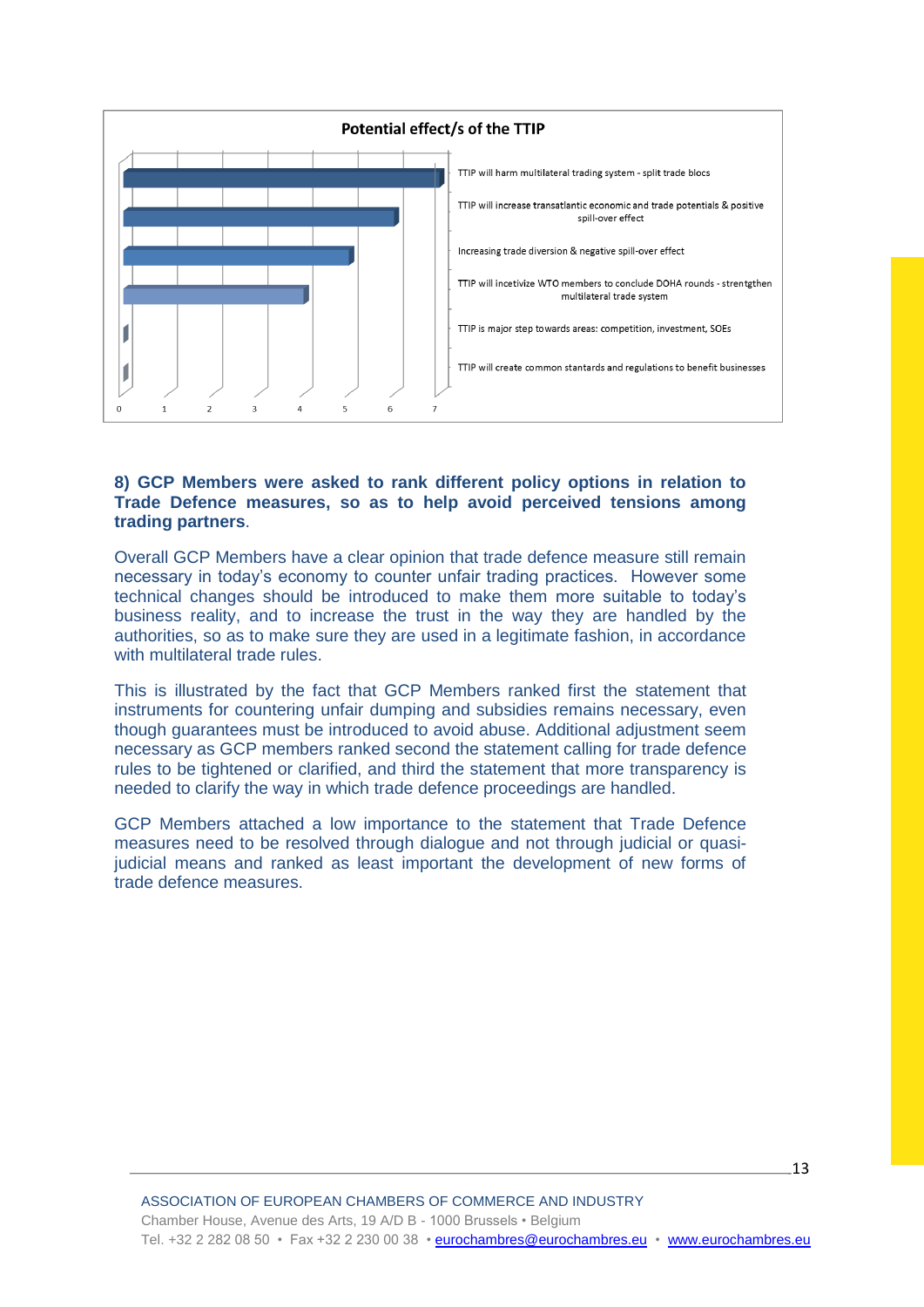

• In addition to the predetermined options, GCP Members could indicate other options for this question:

The South Asian Association for Regional Cooperation CCI (SAARC CCI) provided the additional statement that: "country specific measures need to be discouraged although provisions like S&D treatment and National Interest are intra-contradictory measures. Need to provide level play field".

Iran CCI made reference to the need to vanish trade discrimination rules and sanctions according to political priorities.

#### **9) GCP Members were asked if in their opinion Europe has become more protectionists, in comparison to last year's Global Economic Survey.**

A larger group of GCP Members believes that Europe has indeed increased the adoption of protectionist policies, while a smaller group of GCP Members have indicated that currently this is not the case, but that there are some tendencies that point to more protectionism in the future.

Interestingly, Europe itself believes that it is currently not adopting protectionist policies, but that there are tendencies in the future for their adoption.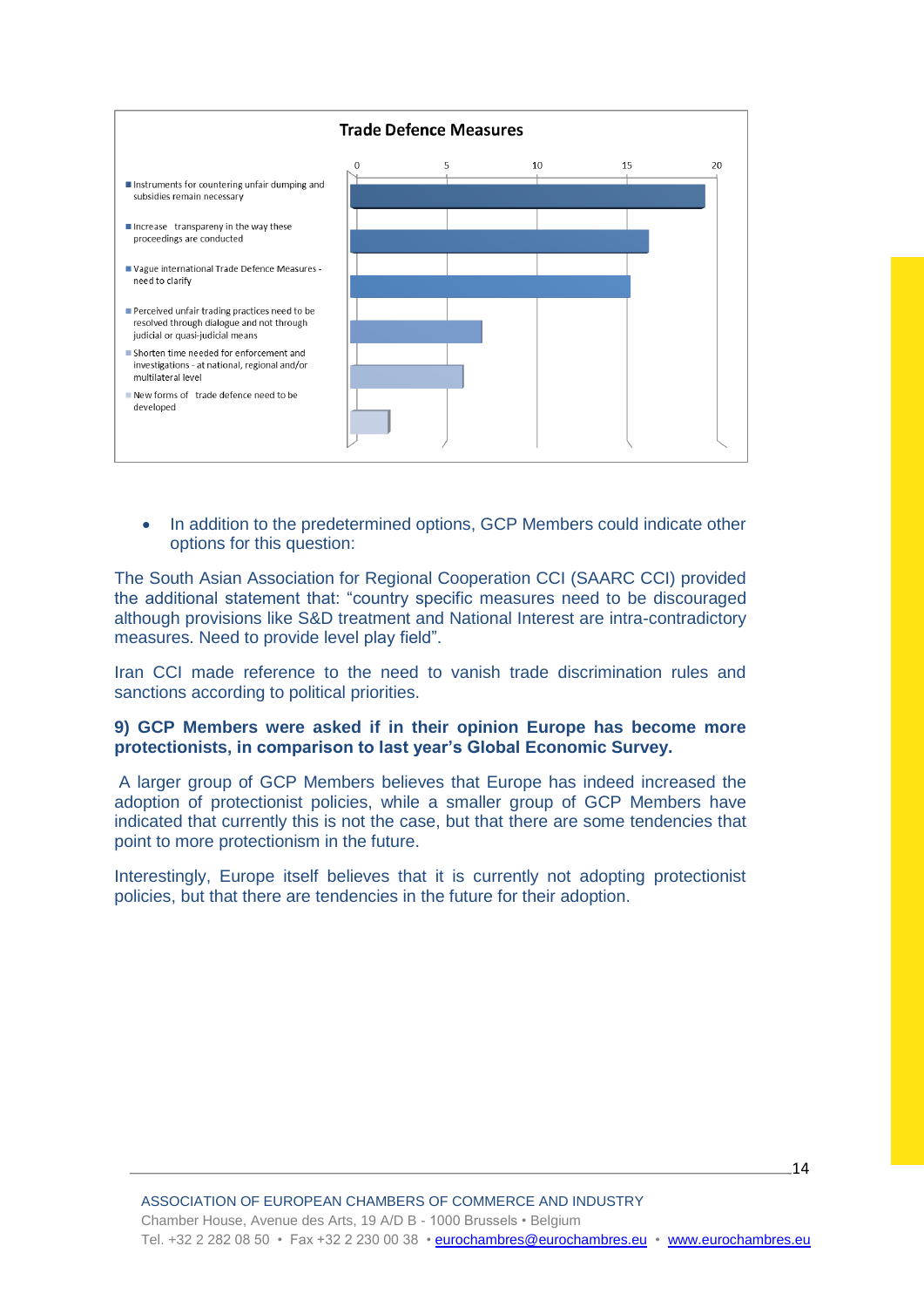

The following questions, namely 10, 11, and 12, although containing some new options for the GCP to choose from, is overall comparable to the question asked to GCP Members in the Global Economic Survey from last year. This enables a better comparability of answers.

#### **10) GCP members were asked to rank different proposed solutions to tackle the reported increasing use of trade restrictive measures on a global scale.**

In this year's version of the Global Economic Survey, GCP Members attached the highest importance to better oversight and monitoring by international institutions to combat the emergence of trade restrictive measures.

This is a significant departure from last year's survey, where the GCP Members ranked this policy option as one of the least important. In 2012, the number one policy option was to make more use of dispute settlement to combat trade restrictive measures.

It seems to indicate an increasing willingness by the GCP to resort to preventive measures such as oversight and monitoring rather than through enforcement through dispute settlement, which ranked third in this year's edition of the global economic survey.

GCP Members ranked second the encouragement towards adopting international standards, pointing to the fact, that non-tariff barriers, particularly divergences in standards are a great obstacle to business, which could effectively overcome by having recourse to standard setting in the appropriate international standard setting bodies.

GCP Members attached the least importance, to better separate trade from nontrade issues through potentially binding rules and new enforcement procedures in international fora. Yet again this constitutes a major deviation from last year's survey where this policy option was considered the second highest priority.

<u>15 - Andrea Andrew Andrew American (</u>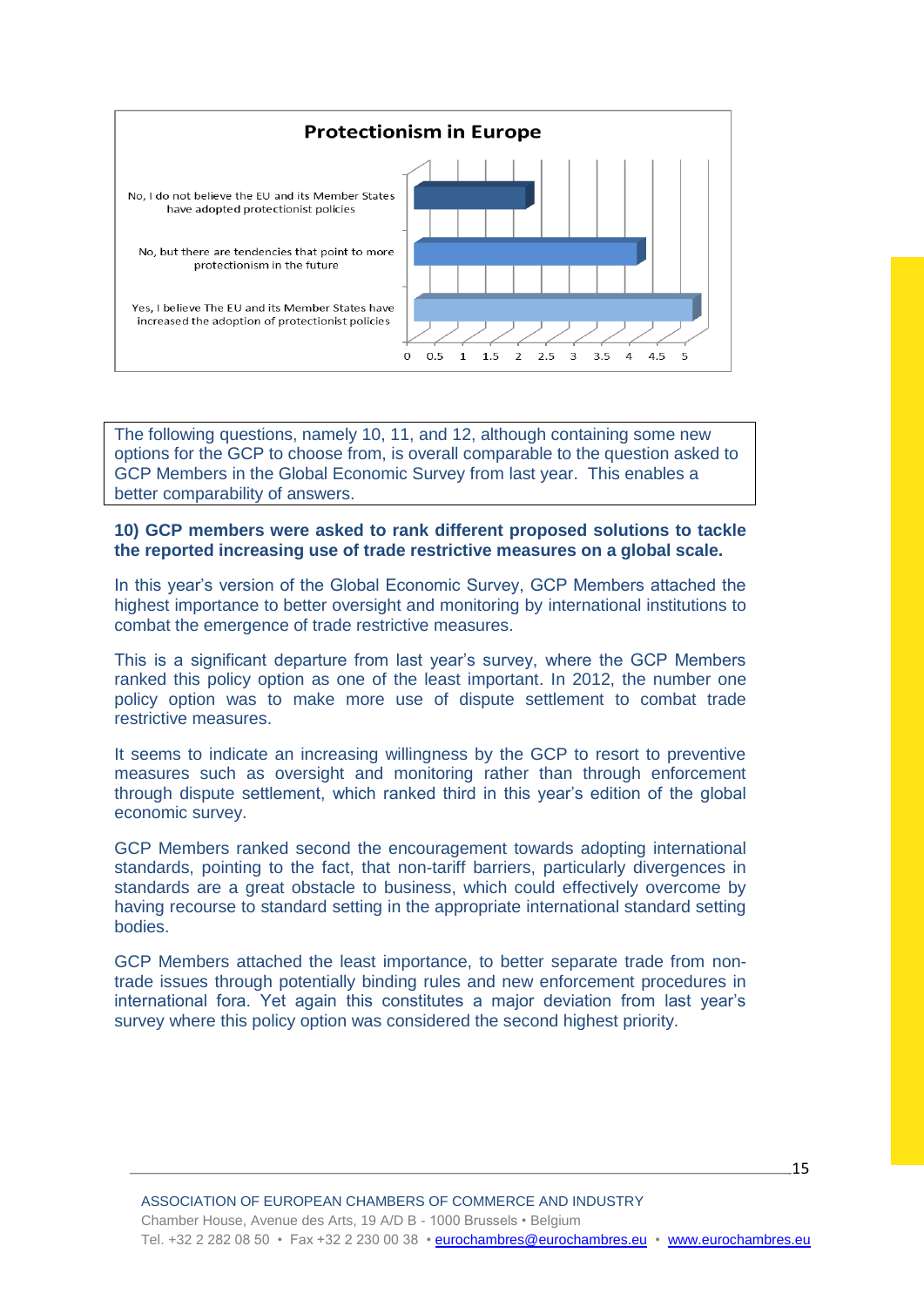

| 2013 Ranking   | <b>Measure</b>                                                                                                                                 | 2012 Ranking                         |
|----------------|------------------------------------------------------------------------------------------------------------------------------------------------|--------------------------------------|
| 1              | Better oversight and monitoring by international institutions                                                                                  | 6                                    |
| $\overline{2}$ | <b>Adoption of International Standards</b>                                                                                                     | 3                                    |
| 3              | Make more use of dispute settlement at the WTO                                                                                                 |                                      |
| 4              | Better separate trade form non -trade issues through e.g. binding<br>rules and new enforcement procedures                                      | $\overline{2}$                       |
| 5              | Create new or better use international platform for constructive<br>dialogue and exchange to best practices to foster mutual<br>understanding. | 5                                    |
| 6              | Develop the concept of reciprocity further, while respecting<br>multilateral and regional/bilateral trade obligations.                         | New element in this<br>year's survey |
|                | Adapt dispute settlement rules - at multilateral or bilateral level<br>allow more use by private parties.                                      | 3                                    |

#### **11) GCP Members were asked to identify the single most important policy in their region to ensure the competitiveness of companies.**

On an overall scale for the GCP, the three most important policies are labour market flexibility and/ or mobility, promote the qualification of the workforce,. implement business friendly legislation/cutting red tape.

As for first two, this could point to the fact, that in an increasingly fast moving international business world, businesses and thus the workforce they employ need to be able to effectively adapt to those changes and be equally equipped with the necessary skills, for businesses to remain competitive.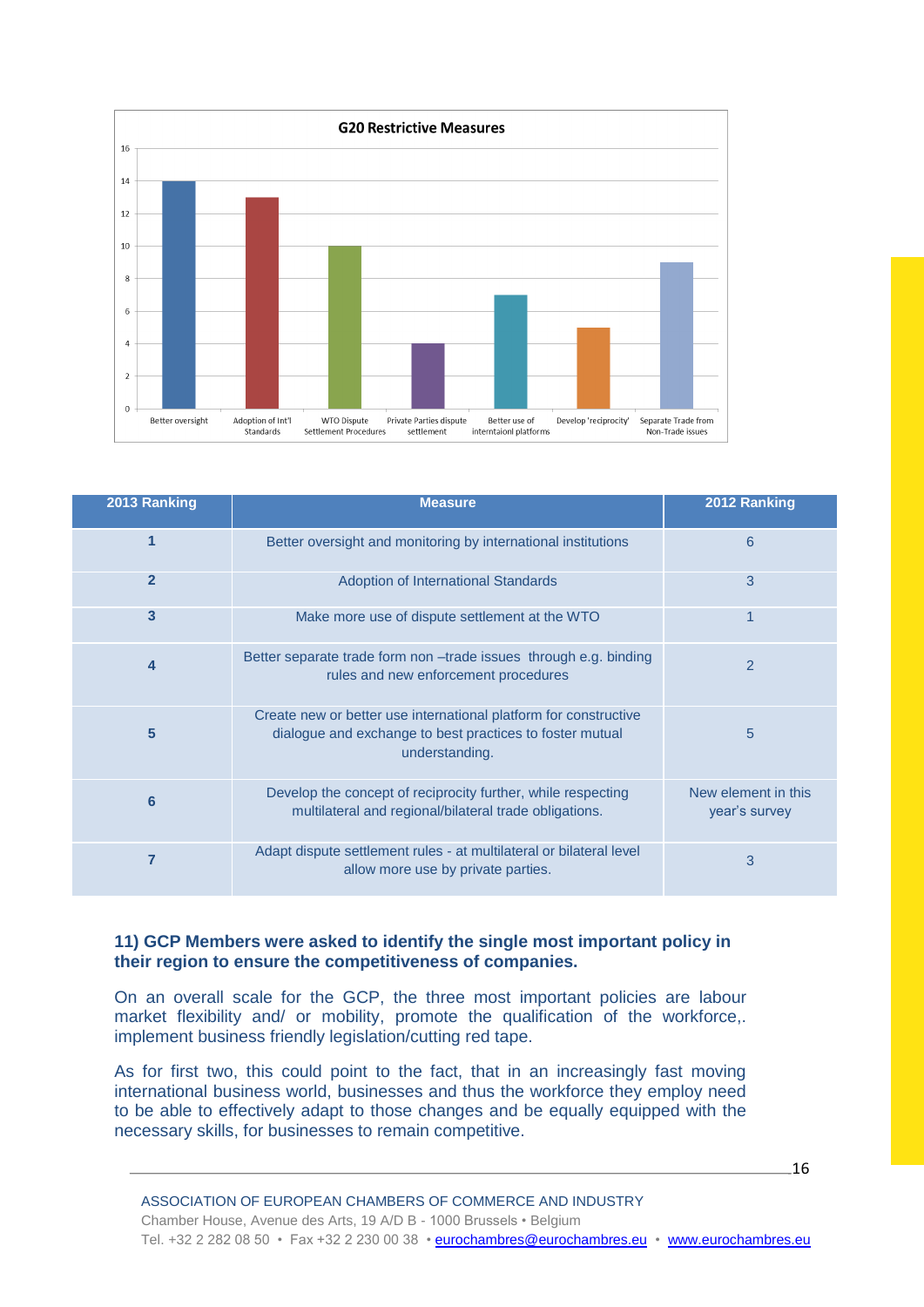As for business friendly legislation, the GCP seem to acknowledge that overly bureaucratic regulation by governments can produce high costs for enterprises and particularly to SME's, who face higher compliance costs.

In comparison to last year's survey only the policy to cut red tape/implement business friendly legislation made it to the top three. The qualification for the workforce is a new element that was added to this year's Global Economic Survey.



- $\triangleright$  More specifically, in terms of the most important policies for each GCP Member in their respective region, the survey has produced the following results:
- For the Association of Mediterranean Chambers of Commerce and Industry (ASCAME), the most important policies for companies are: promoting innovation and high quality/green goods and labour market flexibility and/or mobility
- For the Economic Cooperation Organization Chamber of Commerce and Industry (ECO-CCI) – **Middle East, Central Asia/ Iran** Chamber of Commerce, Industry and Mines (ICCIM), the most important policy is: to encourage the internationalization of businesses.
- For the Associación Industrial **Latino-Americana** (AILA), the most important policy is: labour market flexibility and/or mobility.
- For the **Caribbean** Association of Chambers of Industry and Commerce (CAIC), the most important policies are: labour market flexibility and/or mobility and implement business friendly legislation/cutting red tape
- For the **China** Council for the Promotion of International Trade (CCPIT), the most important policy is: promoting innovation and high quality/green goods.
- For the Association of **European** Chambers of Commerce and Industry (EUROCHAMBRES), the most important policy is implementing business friendly legislation/cutting red tape
- The Chamber of Commerce and Industry of the **Russian Federation**, attached the highest importance to labour market flexibility and/or mobility, the encouragement of internationalization of businesses, the promotion of innovation and high quality/green goods and the promotion of the qualification of the workforce.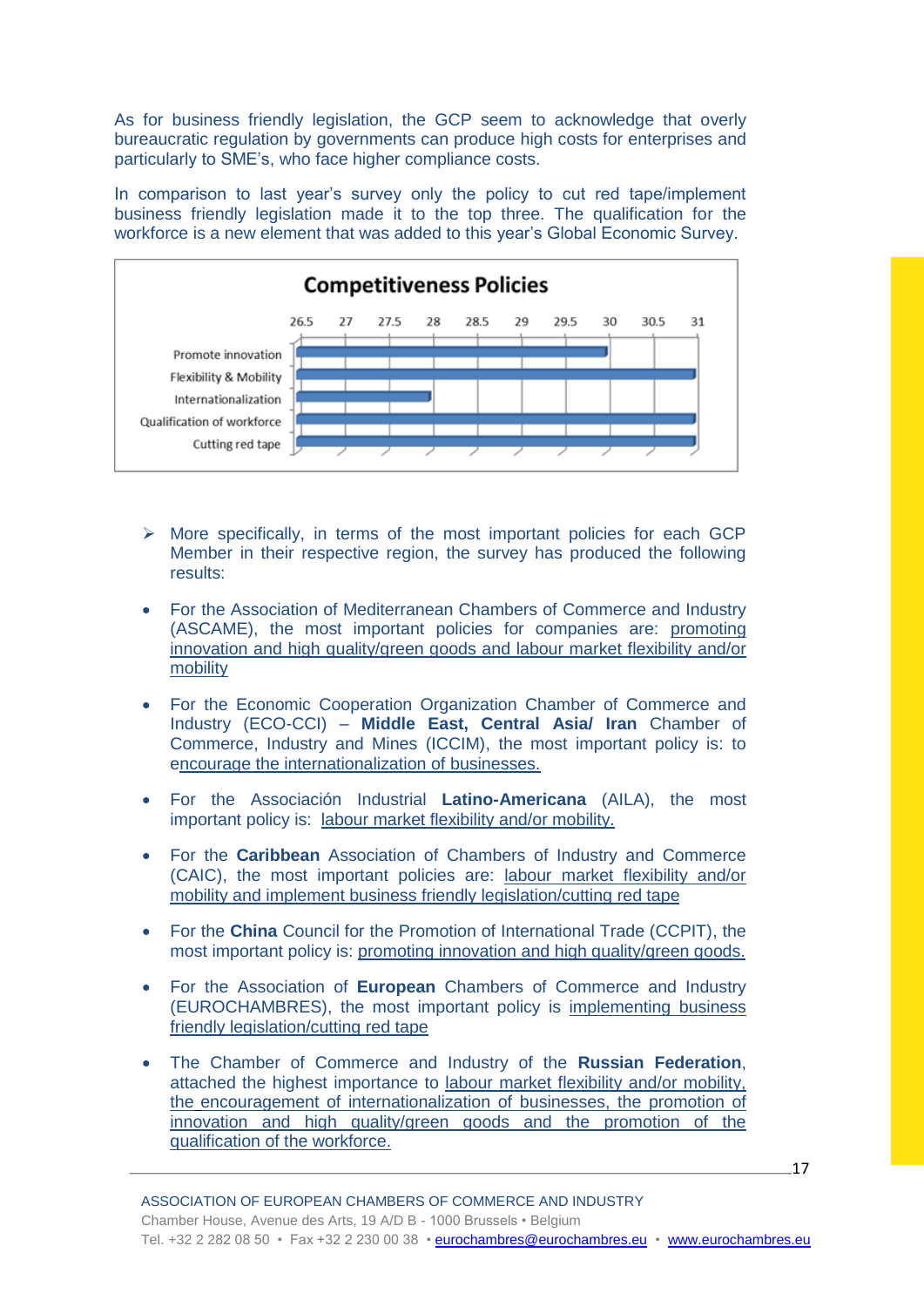- For the **South Asian** Association for Regional Cooperation CCI (SAARC CCI) the most important policy is to promote the qualification of the workforce.
- For the **Australian** Chamber of Commerce and Industry (ACCI), the most important policy is labour market flexibility and/or mobility
- For the Union of Chambers and Commodity Exchanges of **Turkey** (TOBB), the most important policy is implementing business friendly legislation/cutting red tape.
- The **US** Chamber of Commerce, and the Confederation of **Asia-Pacific** Chambers of Commerce (CACCI) saw all policy options as equally important.

#### **12) GCP Members were asked to rank the problems which companies in their region are facing in their day-to-day business.**

The top three priorities of the GCP for this year, are identical with those of the last year.

Hence the number one concern for the companies is access to finance and investment. In that context, businesses have found it increasingly hard to borrow money from banks since the market crash of 2008, and the subsequent recession and underlines the need for more initiatives on the global level that could promote access to finance and more investment.

With overall positive sign for FDI flows in the coming year predicted by the GCP, there could be some easing for this challenge for affected companies, at least regarding investment.

The second problem GCP Members ranked was general macroeconomic certainty, showing that the global economy is not yet entirely on a solid economic foundation, and inherent risks remain in the global economic system.

The third challenge companies face according to the GCP is, decline in domestic demand/and or exports, which can be attributed at least partly to remaining slow grow



ASSOCIATION OF EUROPEAN CHAMBERS OF COMMERCE AND INDUSTRY Chamber House, Avenue des Arts, 19 A/D B - 1000 Brussels • Belgium Tel. +32 2 282 08 50 • Fax +32 2 230 00 38 • eurochambres@eurochambres.eu • www.eurochambres.eu